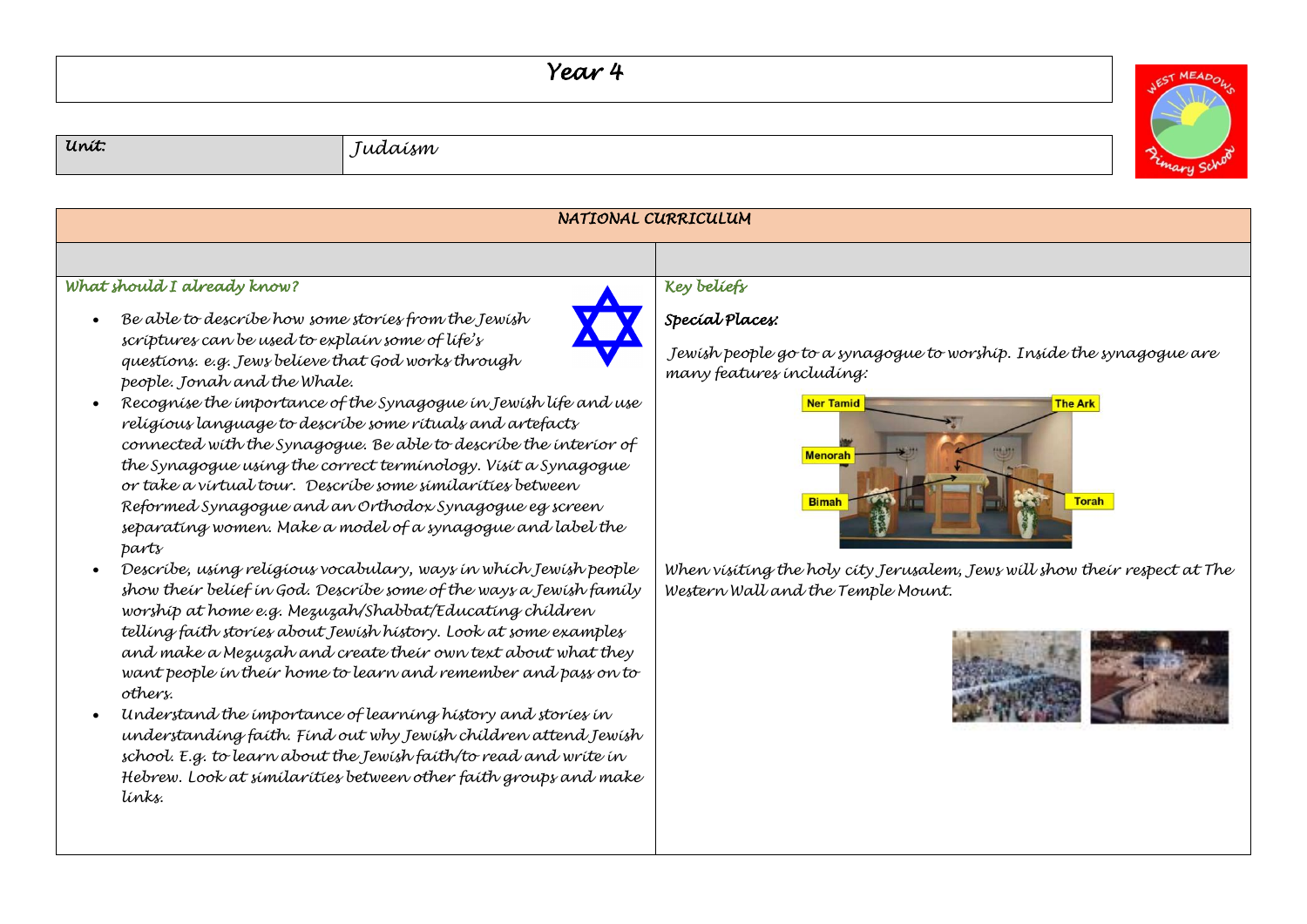## *What will I know by the end of this unit?*

- *Understand how the Torah is respected and treated. Study pictures of Torah scrolls/ Torah and Yad from the school artefacts box. Be able to discuss how a Torah is treated in a special way. Understand how it is dressed, describe where is it kept, explain how is it handled, state the use of special materials. Be able to write a set of rules for handling the Torah.*
- *Recognise that some people have special roles. Be able to describe different people and roles within a Synagogue. Interview a Rabbi about the study and prayer which happen in his or her Synagogue. Make links with some different elements of worship e.g. study and prayer, and the role of the Rabbi.*
- *Suggest some of my own beliefs and values and describe how this might affect how I live. Recap some core Jewish beliefs e.g. God, The Torah, the People of Israel, the land of Israel and Kosher food laws. Ask the question, 'What is important to you?' 'Why?' Do these rules make you a better person or do they hinder you? P4c discussion.*
- *Suggest answers to questions about why being part of a community is important. Suggest why community activities and actions make a difference. Learn about why Jewish people help within the community. Discuss Mitzvah – religious duty. Link this with how they feel when they do something for the common good e.g. Something good for someone else, something which lots of people will benefit from and be able to describe a time that you performed a good deed and how it made you feel.*
- *Be able to describe why sometimes are special for Jews watch a bite size clip or hear the story behind Purim. Understand how Jewish people celebrate this occasion. Describe the themes and feelings behind this festival. Reflect upon a time that you might have experienced similar feelings.*

## *The Torah*

*A Torah scroll is made from sheets of parchment, which is made from the skin of a kosher animal. It is written by hand in Hebrew by a professional scribe, called a sofer, Hebrew is read right to* 



*left. This is written by memory and no mistakes can be made. The sheet with the error on is buried in a Jewish cemetery.* 

*God, via Moses, created the Torah to tell stories through other people. Stories involving: Jonah, Samuel, Abraham, Isaac and David.*

*Jewish Clergy (main three): and Spencer.*

*Rabbi – a teacher of the Jewish law.*

*Cantor (Chazan) – leads the congregation in prayer and song.* 

*Gabbai – assists in reading the Torah.*